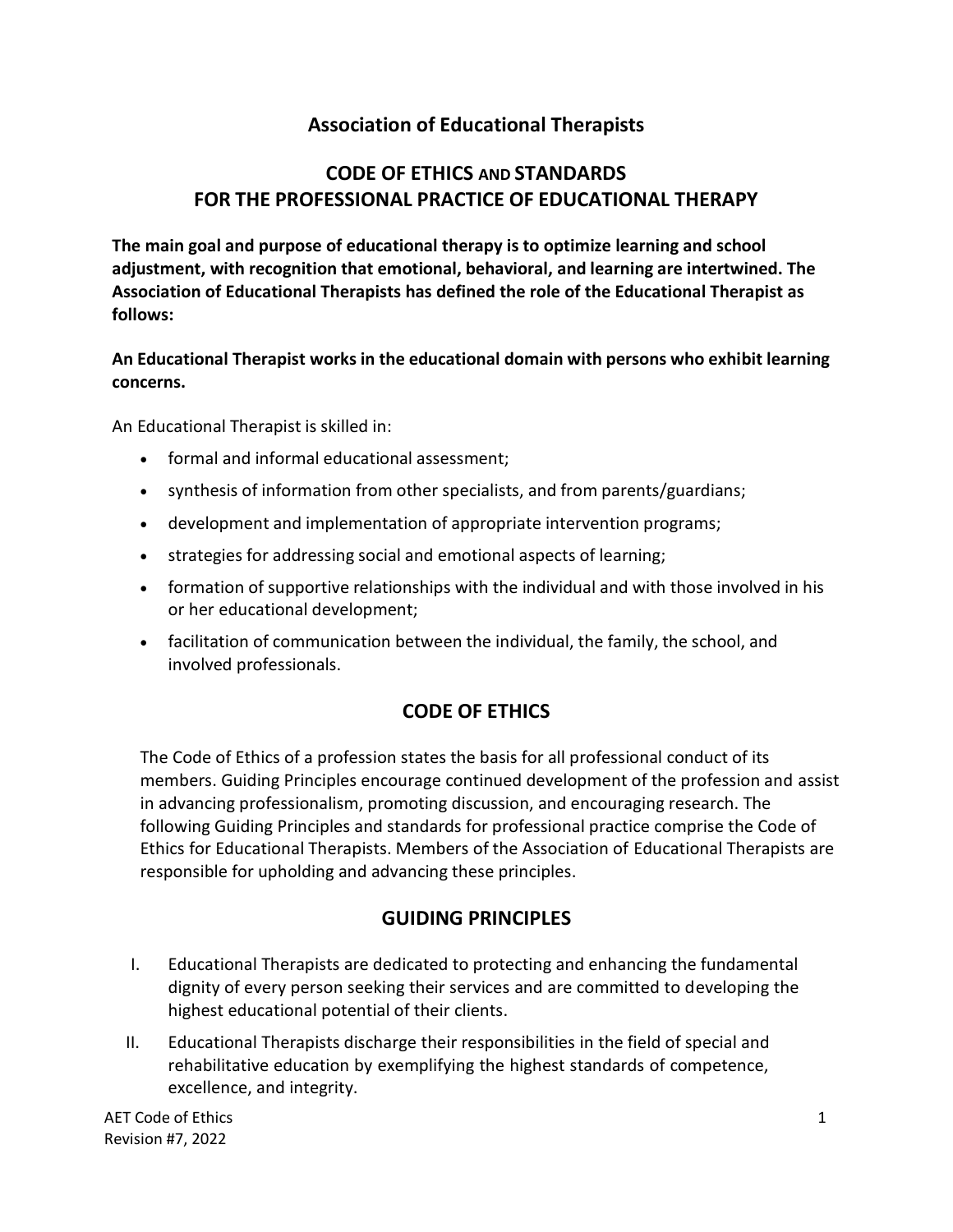- III. Educational Therapists are committed to the development of professional skills appropriate to the special needs of clients and devoid of false claims or guarantees.
- IV. Educational Therapists serve the profession of educational therapy by validating ethical practice, discouraging misconduct, and working to expand the body of professional knowledge.
- V. Educational Therapists understand that technology is a rapidly evolving field and those conducting an e-practice must stay current.
- VI. Educational Therapists accord due recognition to and collaboration with colleagues and allied professionals.

### **STANDARDS FOR PROFESSIONAL PRACTICE**

### **SECTION ONE. PROFESSIONAL PRACTICES**

### **I. REPRESENTATION**

Educational Therapists:

- A. accurately represent in an ethical and legal manner their competence, education, training, and experience.
- B. provide professional services only within the boundaries of their competence based on their education, training, supervised and professional experience while operating within the scope of practice and ethics of the Association of Educational Therapy. Those engaged in e-practice operate within the scope of practice and ethics of the Association of Educational Therapists, as when providing services to clients in-person.
- C. claim as evidence of professional qualifications, in accord with the requirements described in the Bylaws of the Association of Educational Therapists, only those transcripts, documents, and training experiences which they have duly earned.
- D. adhere to the Association of Educational Therapist's ethical guidelines as well as all applicable laws of the state(s) in which they practice when deciding which services they are qualified to provide.
- E. follow specialized standards when engaged in e-practice.

E-practice is defined as services using telecommunication technologies which include the preparation, transmission, communication, or related processing of information (writing, images, sounds, or other data) by electrical, electromagnetic, electromechanical, electro-optical, or electronic means. \*

Telecommunication technologies include but are not limited to telephone, mobile devices, interactive videoconferencing, e-mail, chat, text, and Internet (e.g., self-help websites, blogs, and social media). Services may be synchronous or asynchronous (e.g., e-mail, online bulletin boards, storing and forwarding of information).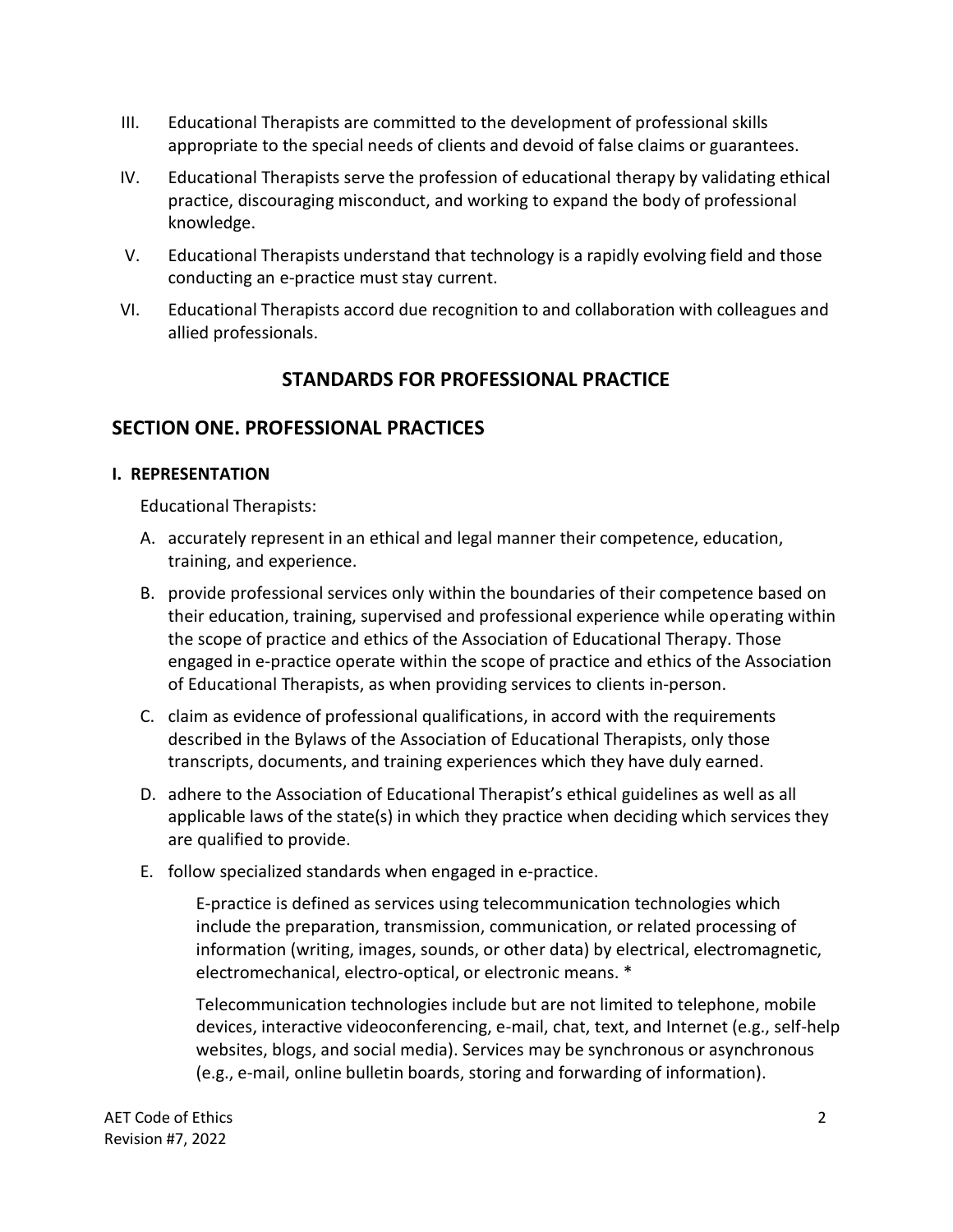Technologies may augment traditional in-person services or be used as a standalone service model. \*

#### II. **RESPONSIBILITIES**

Educational Therapists:

- A. provide only those professional services for which they have been adequately trained. Those engaged in e-practice strive to take reasonable steps to ensure their competence with both the technologies used and the potential impact of the technologies on clients, their families, supervisees, or other professionals.
- B. clearly state, describe, present, and adhere to the conditions of a contract or terms of an agreement prior to the initiation of services, and give notice of fee and policy revisions in advance of their implementation. As part of this informed consent contractual process, Educational Therapists shall explain to clients whether and how they intend to use electronic devices or communication technologies to gather, manage, and store client information.
- C. understand that educational therapy services are based on the unique needs of each individual client and conduct an initial assessment/screening to inform their treatment plan.
- D. use published materials ethically and only for the purposes intended.
- E. seek assistance, including the services of other professionals, in instances where personal problems threaten to interfere with their job performance.
- F. recognize and resolve situations involving potential conflict of interest in their practice.
- G. do not discriminate in hiring on the basis of race, color, creed, gender identity, national origin, age, political practices, family or social background, sexual orientation, or exceptionality.
	- 1. strive for objectivity in evaluating prospective employees.
	- 2. adhere to the policies and procedures established in their places of employment when in the employment of others.
- H. use their leadership positions, professional credentials or standing, volunteer capacities, or perceived authority, to forward the stated goals of the association in keeping with the AET Bylaws. When functioning in a professional capacity, educational therapists keep personal views and opinions, unrelated to the practice of educational therapy, private and separate in all professional communications in written statements and/or on electronic forums. Personal statements may create boundary confusion and be damaging to professional relationships and to the public perception of the profession.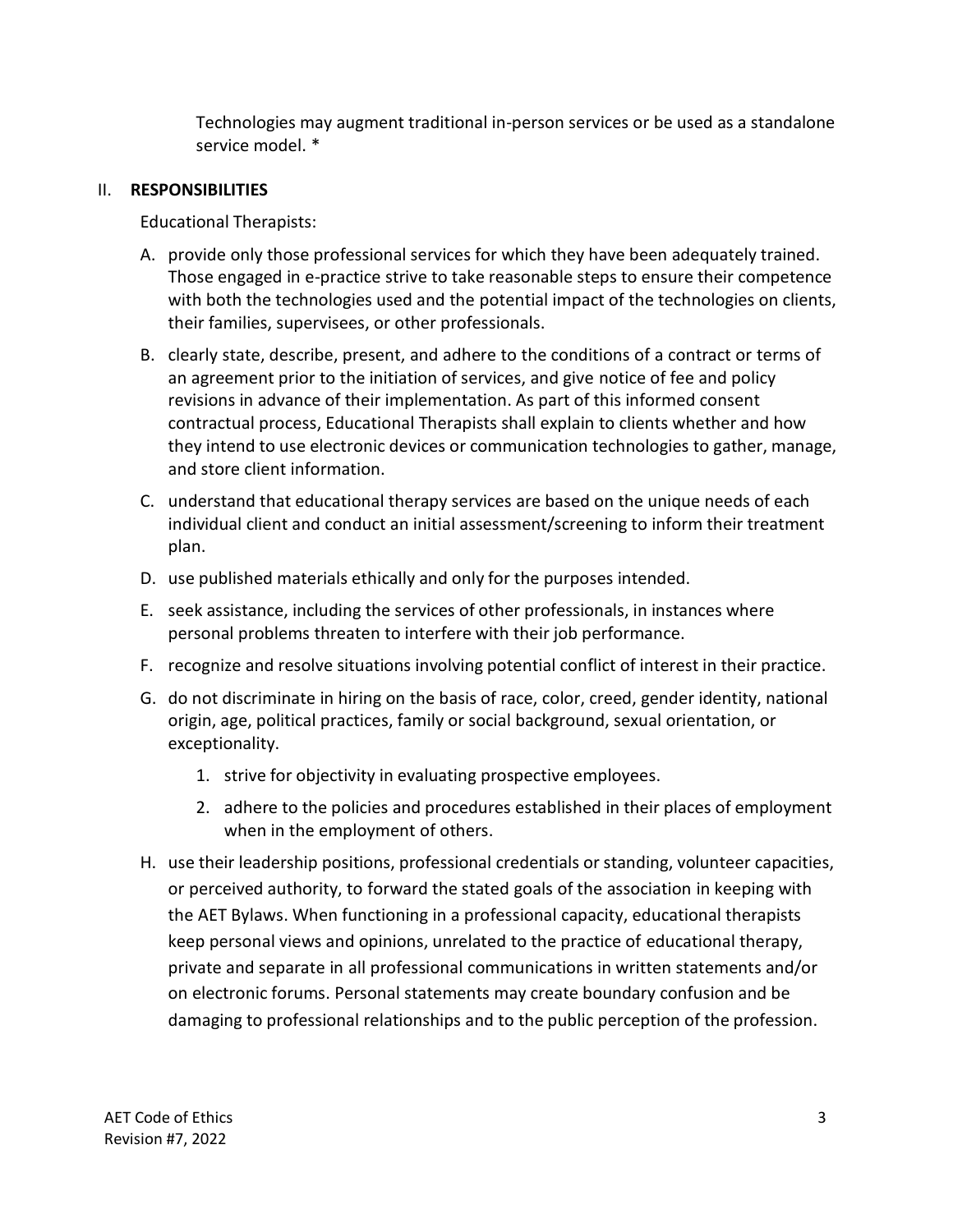I. have an ethical obligation to protect the welfare of children and adolescents. An educational therapist who suspects abuse should report it to the appropriate state agency or department.

#### III. **PROFESSIONAL DEVELOPMENT**

Educational Therapists**:**

- A. strive toward self-evaluation and continuous improvement of professional performance.
- B. systematically advance their knowledge and skills by pursuing a program of continuing education including but not limited to participation in such activities as professional conferences / workshops, professional meetings, continuing education courses, and the reading of professional literature.
- C. support and facilitate professional development and encourage research efforts among colleagues.

### **SECTION TWO. PROFESSIONALS IN RELATION TO CLIENTS AND THEIR FAMILIES**

### **I. INSTRUCTION AND ASSESSMENT RESPONSIBILITIES AND COMPETENCIES**

Educational Therapists shall apply professional expertise to ensure the provision of quality education for all clients in keeping with clients' legal, civil, and educational rights.

Educational Therapists strive to:

- A. develop and interpret individual goals and objectives for educational therapy, based upon appropriate assessment procedures and/or local school mandates, in cooperation with clients, their parents/guardians, and allied professionals.
- B. select and use appropriate assessment instruments, recognizing their limitations with respect to reliability, validity, and bias.
- C. use only those assessment instruments for which they have been adequately trained.
- D. seek interpretation of assessment data from professionals in related fields (e.g. medical, psychological, speech/language, neuropsychological).
- E. select and use appropriate instructional methods, curricula, materials, and other resources to meet the unique needs of each client.
- F. assess and continuously evaluate their technological competencies, training, consultation, experience, and risk management practices to assure competency when engaging in e-practice.
- G. create safe and effective learning environments which contribute to the fulfillment of needs, motivation to learn, and enhancement of self-concept.

AET Code of Ethics 4 Revision #7, 2022 H. recognize that additional factors must be examined when considering providing services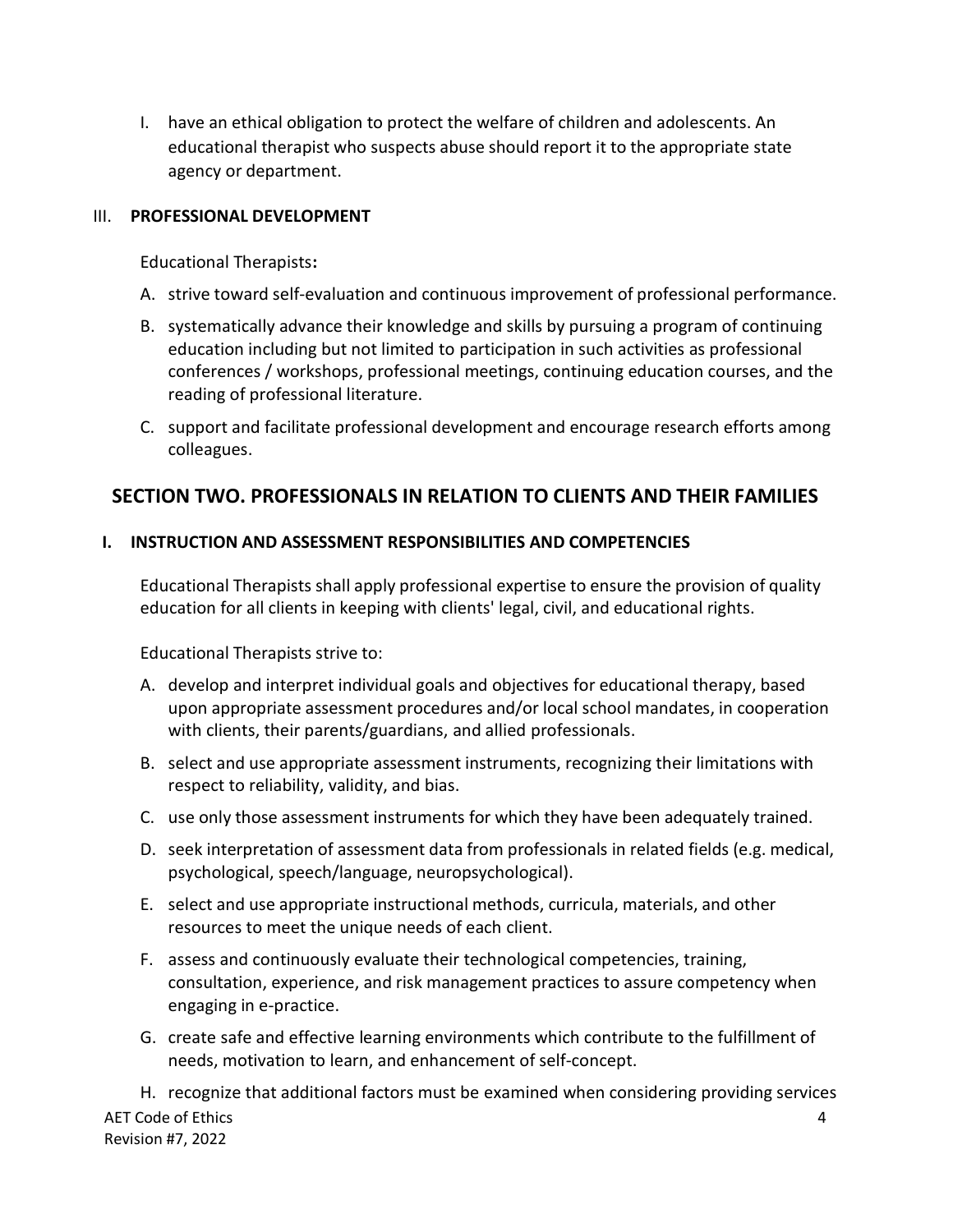via e-practice, including consideration of:

- 1. the appropriateness, benefits, and limitations of e-practice and whether or not it is appropriate for the client before initiating e-services.
- 2. the client's culture, education level, age, and other relevant characteristics including the individual's familiarity, comfort with technology, and access to the internet.
- 3. the client's remote environment where e-services would take place, including regular monitoring of such environment as it might change.
- I. maintain confidentiality of information except where information is released under specific conditions of written consent and/or statutory requirements.
- J. establish and maintain confidentiality policies and procedures consistent with relevant statutes, regulations, rules, and ethical standards.
- K. provide adequate security and security controls for client information and data within information systems when engaging in e-practice.

Adequate security is defined as security commensurate with the risk and magnitude of harm resulting from the loss, misuse, or unauthorized access to or modification of information. \*

Security controls are defined as "the management, operational, and technical controls (i.e. safeguards or countermeasures) prescribed for an information system to protect the confidentiality, integrity, and availability of the system and its information." \*

- L. recognize the possibility that any electronic communication can have a high risk of public discovery.
- M. educate themselves about the potential risks to privacy and confidentiality and consider utilizing all available privacy settings to reduce these risks.
	- 1. periodically review the types of precautions they use to ensure that they are appropriate and strive to be aware of malware, cookies, and so forth and to dispose of them routinely on an ongoing basis.
	- 2. adhere to privacy and security standards in compliance with HIPAA regulations and other relevant federal and state laws when using cloud storage.
	- 3. notify clients and other appropriate individuals/organization as soon as possible in the event of a breach of unencrypted electronically communicated or maintained data,
	- 4. follow current environmental protection guidelines and relevant statutes and regulations related to record retention and disposal of records and electronics and take steps to prevent data leaks and unauthorized access to confidential information when disposing of electronic devices.
- N. establish base-line data about the skills and needs of new clients and maintain accurate data for the purpose of decision making and consultation.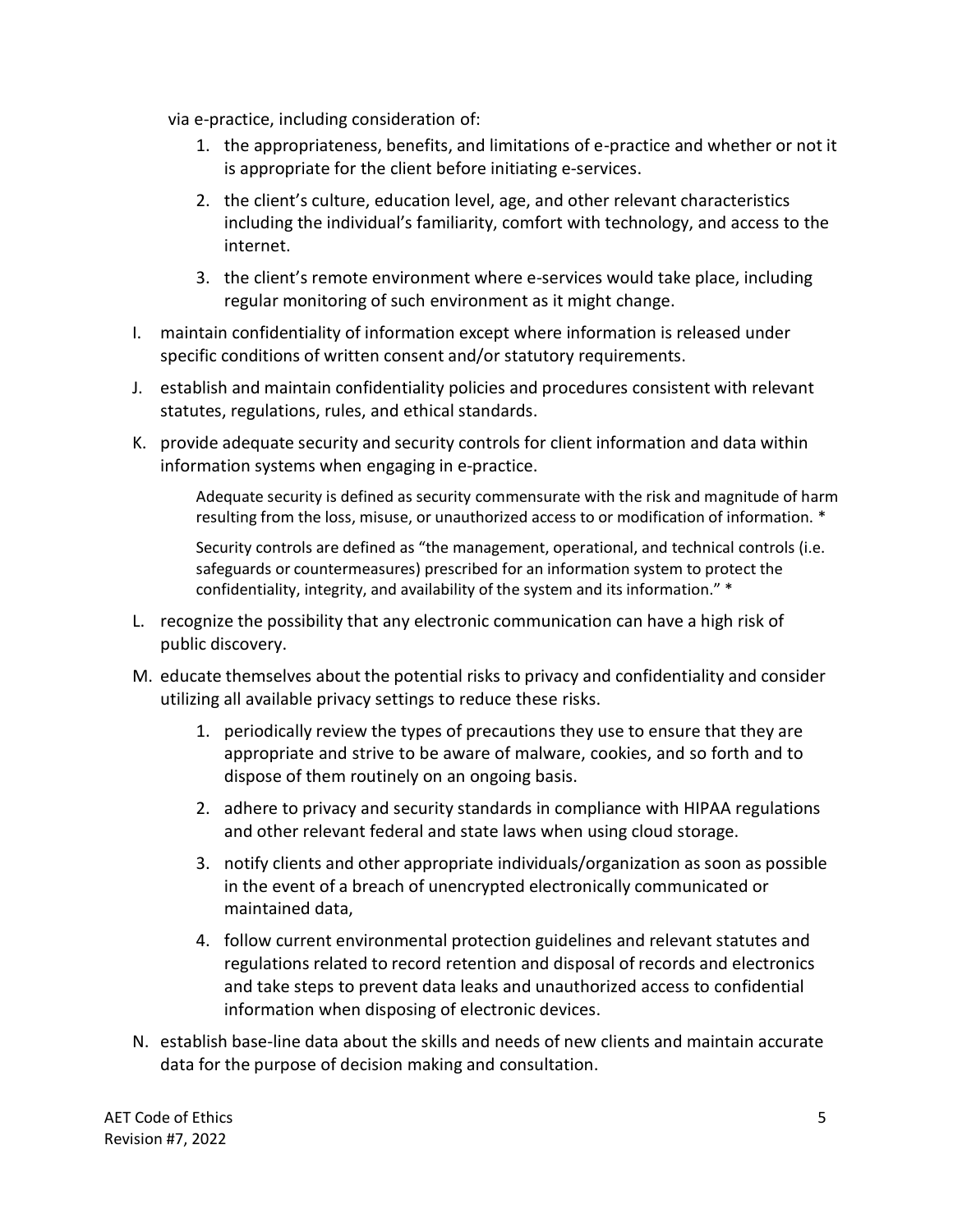- 1. establish ways to measure and determine client progress towards those goals at regular intervals.
- 2. be especially cognizant about determining whether e-practice is achieving those goals.
- O. terminate services based on criteria mutually agreed upon by the client/parent and Educational Therapist.

It is recommended that the final termination session(s) be held in the manner in which sessions have typically been conducted throughout the educational therapy process to allow time for any final assessments and for closure between student/client and educational therapist.

P. participate with allied professionals and parents/guardians in an interdisciplinary effort in the management of behavior and take adequate measures to discourage, prevent, and intervene when a colleague's behavior is perceived as being detrimental to clients.

#### **II. PARENT/GUARDIAN/FAMILY RELATIONSHIPS**

Educational Therapists seek to develop relationships with parents/guardians based on mutualrespect for their roles in achieving benefits for the client.

Educational Therapists:

- A. seek and use parents'/guardians' perspective and expertise in planning, conducting, and evaluating services, as well as determining optimum time for termination of services to clients.
- B. develop effective communication with parents/guardians, avoiding or interpreting technical terminology, using the primary language of the home and other modes of communication when appropriate.
- C. inform parents/guardians of the educational rights of their children, and of any proposed or actual practices which violate those rights.
- D. recognize and respect cultural diversities in the implementation of professional practices.
- E. recognize that the relationship of home and community environmental conditions affects the behavior and outlook of the client.
- F. facilitate the understanding among parents/guardians, school personnel, and other professionals regarding the realistic limitations of each one's function and role.
- G. facilitate referral to other appropriate professionals for services as needed.
- H. maintain communication between parents/guardians and professionals with appropriate respect for privacy and confidentiality.
- I. take extra care to avoid breaches in confidentiality when using electronic media.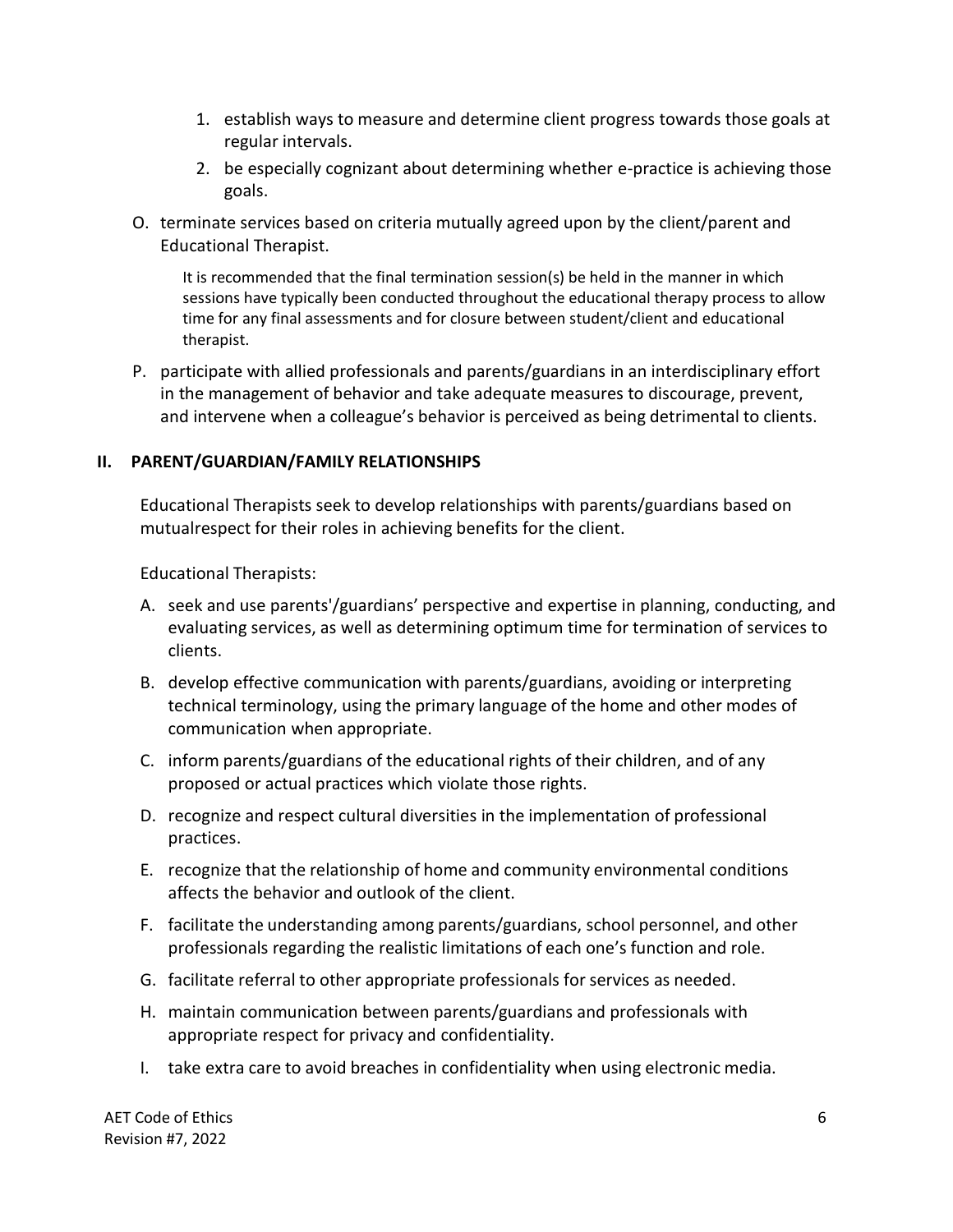#### **III. ADVOCACY**

Educational Therapists who serve as advocates for clients by speaking, writing, and acting in avariety of situations may, on their client's behalf:

- A. inform themselves, counsel, and (when called upon) represent client and family regarding current local, state/provincial, and federal laws and regulations.
- B. consult with the family in evaluating the appropriateness, initiation, continuation and/or termination of related services.
- C. work cooperatively with and encourage other professionals to improve the provision of educational and related services to clients.
- D. promote corrective action by school administrators and colleagues when educational resources and placements appear to be inadequate or inappropriate for clients.

### **SECTION THREE. PROFESSIONALS IN RELATION TO THE PROFESSION AND TO OTHER PROFESSIONALS**

#### **IV. IN RELATION TO THE PROFESSION**

Educational Therapists:

- A. take an active position in the regulation of the profession through the use of appropriate corrective action for misrepresentation and violations of ethics and standards of practice herein defined.
- B. provide varied and exemplary field experiences for persons in training programs when acting in supervisory roles.
- C. refrain from using professional relationships with clients and/or their families for personal advantage or exploitation.
- D. initiate, support, and/or participate in research related to the enhancement and quality of educational services.
	- 1. adopt procedures that protect the rights and welfare of subjects participating in research.
	- 2. interpret and publish research results with accuracy and a high quality of scholarship.
	- 3. support a cessation of the use of any research procedure which may result in undesirable consequences for the participant.
	- 4. exercise all possible precautions to prevent misapplication or misuse of a research effort, by oneself or others.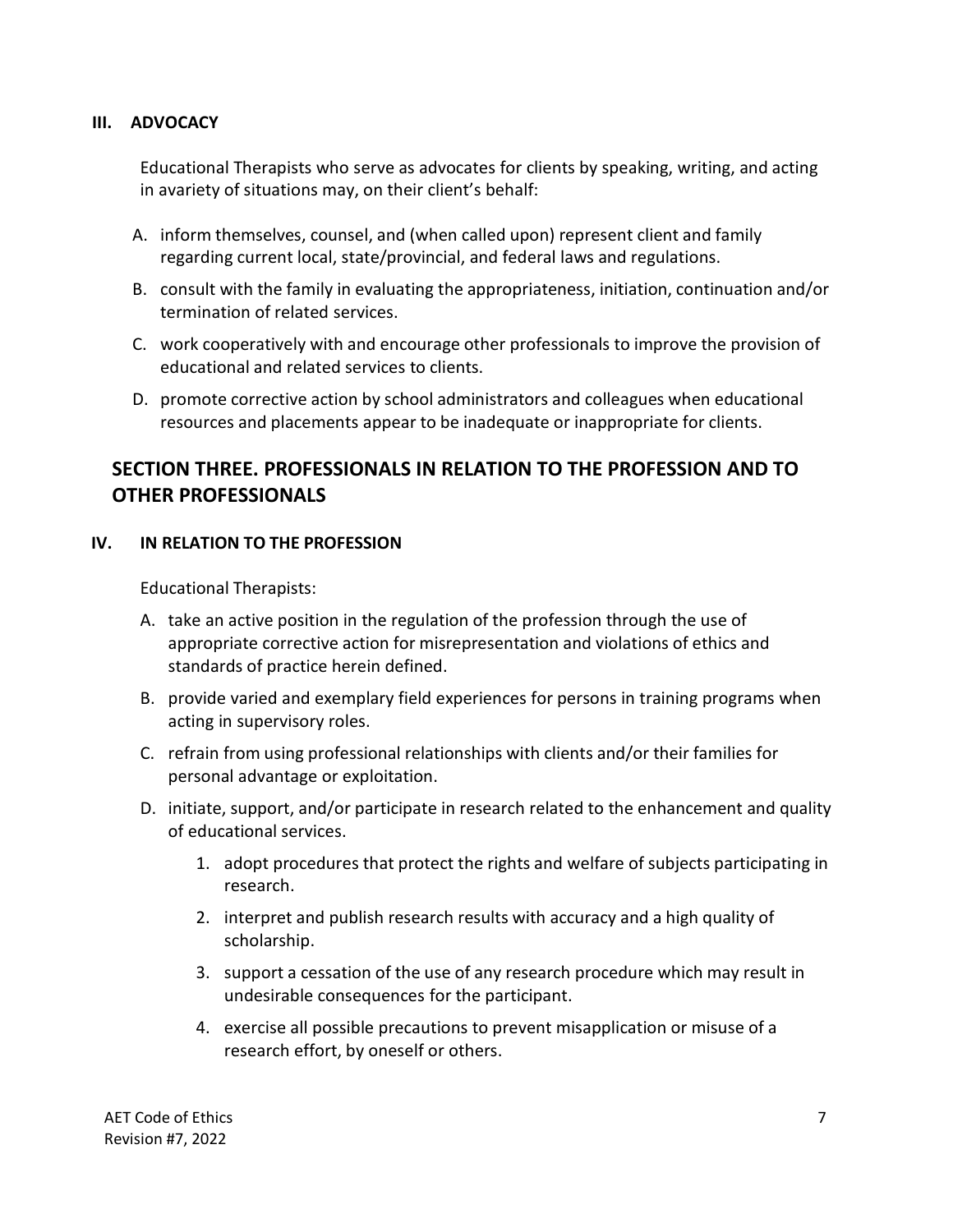#### V. **IN RELATION TO OTHER PROFESSIONALS**

Educational Therapists function as members of interdisciplinary teams and recognize that thereputation of the profession resides with them.

Educational Therapists:

- A. recognize and acknowledge the competencies and expertise of members representing other disciplines as well as those members of their own discipline.
- B. strive to develop positive attitudes among other professionals toward clients, representing them with an objective regard for the client's possibilities and limitations.
- C. communicate, with client/guardian consent, with other agencies involved in serving clients in information exchanges related to planning, coordination, evaluation, and training, to achieve and maintain effective services.
- D. provide consultation and assistance, where appropriate, to both regular and special education as well as other school personnel serving clients.
- E. provide consultation and assistance, where appropriate, to professionals in non-school settings serving clients.
- F. maintain effective interpersonal relations with colleagues and other professionals, helping them to develop and maintain positive and accurate perceptions about the profession of educational therapy.
- G. abide by ethical standards and communicate respectfully with and about colleagues and allied professionals.
- H. develop policies for using online social media for educational purposes and share those policies with clients to provide them with guidance about ethical considerations.
- I. respect the standards and codes of ethics of other professional organizations.

This CODE OF ETHICS AND STANDARDS FOR THE PROFESSIONAL PRACTICE OF EDUCATIONAL THERAPY, adopted by the AET Executive Committee, February 1985, has been developed through an adaptation of the CODE OF ETHICS AND STANDARDS FOR PROFESSIONAL PRACTICE of the Council for Exceptional Children (CEC). Permission was granted by CEC for such adaptation.

> Reissued October 1997 Reissued August 1999 Reissued March 2015 Reissued September 2016 Reissued August 2020 Reissued September 2021 Reissued February 2022